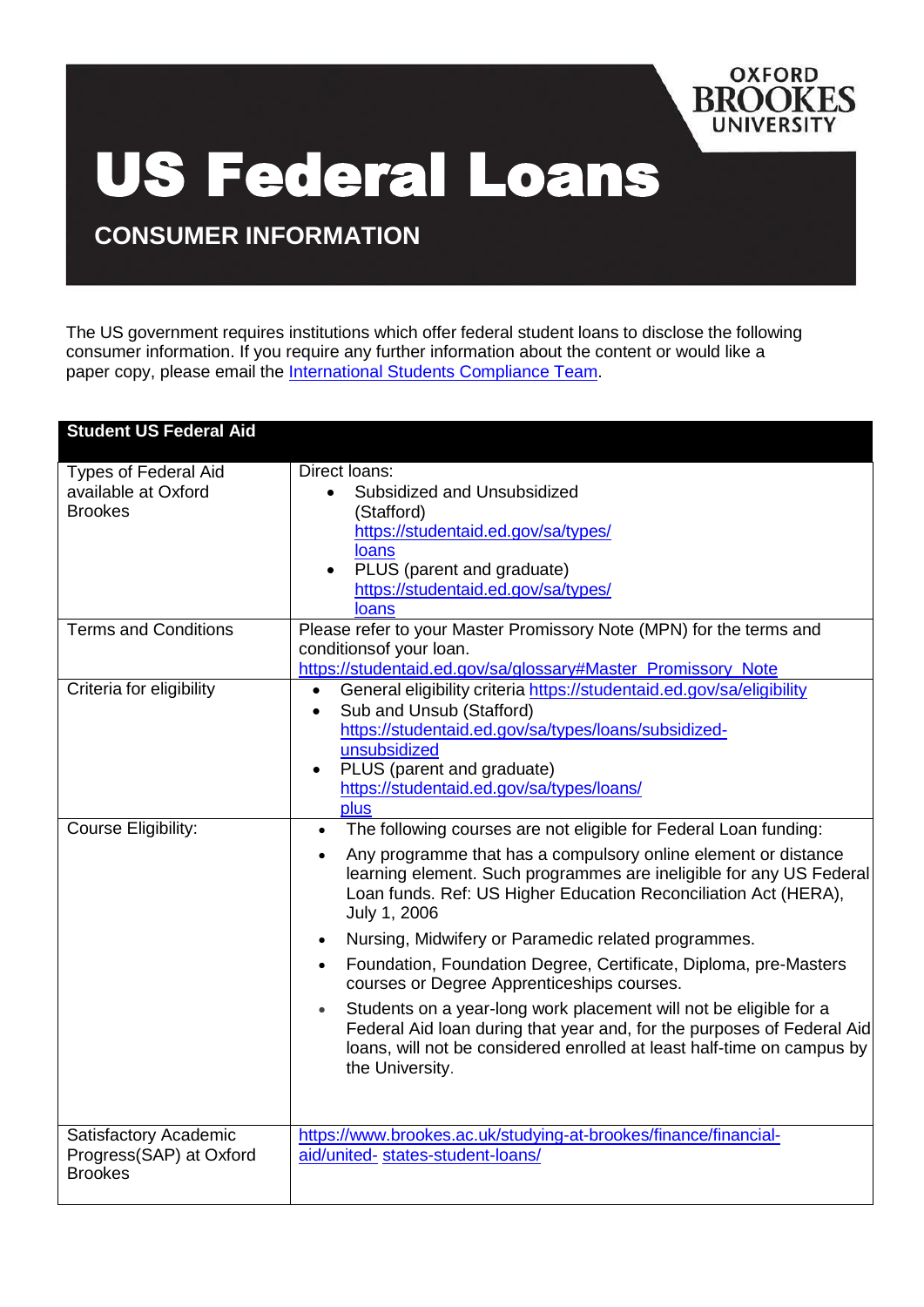| Rights and responsibilities<br>of thestudent                                      | https://studentaid.ed.gov/sa/sites/default/files/responsible-borrower.pdf                               |
|-----------------------------------------------------------------------------------|---------------------------------------------------------------------------------------------------------|
| US loan process at<br><b>Oxford Brookes</b>                                       | https://www.brookes.ac.uk/studying-at-brookes/finance/hardship-<br>funding/united-states-student-loans/ |
| Cost of attendance,<br>including tuition fees, room<br>and board, transportation, | https://www.brookes.ac.uk/studying-at-brookes/finance/hardship-<br>funding/united-states-student-loans/ |
| booksand other additional<br>costs                                                | http://www.brookes.ac.uk/studying-at-brookes/finance/living-costs/                                      |
|                                                                                   | http://www.brookes.ac.uk/studying-at-brookes/finance/ Occasionally,                                     |
|                                                                                   | there maybe additional costs for your course; if so, this will be outlined to                           |
|                                                                                   | you by your<br>Faculty.                                                                                 |
| <b>Disbursements</b>                                                              | https://www.brookes.ac.uk/studying-at-brookes/finance/hardship-                                         |
|                                                                                   | funding/united-states-student-loans/                                                                    |
| Return to Title IV                                                                | https://www.brookes.ac.uk/studying-at-brookes/finance/hardship-                                         |
| (R2T4) Policy                                                                     | funding/united-                                                                                         |
|                                                                                   | states-student-loans/                                                                                   |
| Entrance counselling                                                              | Entrance counselling is required before a Stafford or Graduate PLUS                                     |
|                                                                                   | loan canbe approved                                                                                     |
|                                                                                   | https://studentloans.gov/myDirectLoan/index.action                                                      |
| Exit counselling                                                                  | Exit counselling should be completed via <b>Student Loans.gov</b> and students                          |
|                                                                                   | must                                                                                                    |
|                                                                                   | submit proof of completion of exit counselling to the University, when a                                |
|                                                                                   | studentfalls below 50% on campus, withdraws or graduates. Oxford                                        |
|                                                                                   | Brookes asks students to complete exit counselling annually.                                            |

| Other types of aid     | Finance information for International undergraduate students<br>http://www.brookes.ac.uk/studying-at-<br>brookes/finance/undergraduate-finance---international-students/<br>Finance information for International postgraduate students<br>http://www.brookes.ac.uk/studying-at-<br>brookes/finance/postgraduate-                                                                                                                                                                                                                                                                                |
|------------------------|--------------------------------------------------------------------------------------------------------------------------------------------------------------------------------------------------------------------------------------------------------------------------------------------------------------------------------------------------------------------------------------------------------------------------------------------------------------------------------------------------------------------------------------------------------------------------------------------------|
|                        | finance---international-students/                                                                                                                                                                                                                                                                                                                                                                                                                                                                                                                                                                |
| Private education loan | Oxford Brookes does not endorse any private education loan provider<br>located inthe United States who offer loans for study at foreign schools. At<br>the date of publication of this document only one private education<br>provider issues loans to foreign schools, Sallie Mae. Oxford Brookes will<br>certify loans from Sallie Mae, but only when a certification request is<br>received from Sallie Mae, and only when a student has submitted a Cost<br>of Attendance calculation to the University which<br>is considered to be an accurate record of the student's cost of attendance. |
| Preferred lender       | Oxford Brookes does not endorse, promote or recommend any preferred<br>UnitedStates based private education loan provider. At the date of<br>publication of this document only one private education provider issues<br>loans to foreign schools, Sallie Mae; therefore any reference to Sallie Mae<br>on Oxford Brookes communications does not represent the existence of a<br>preferred lender; merely that it is a lender. In the event that other<br>companies decide to exploit the market<br>they will be given equal visibility.                                                         |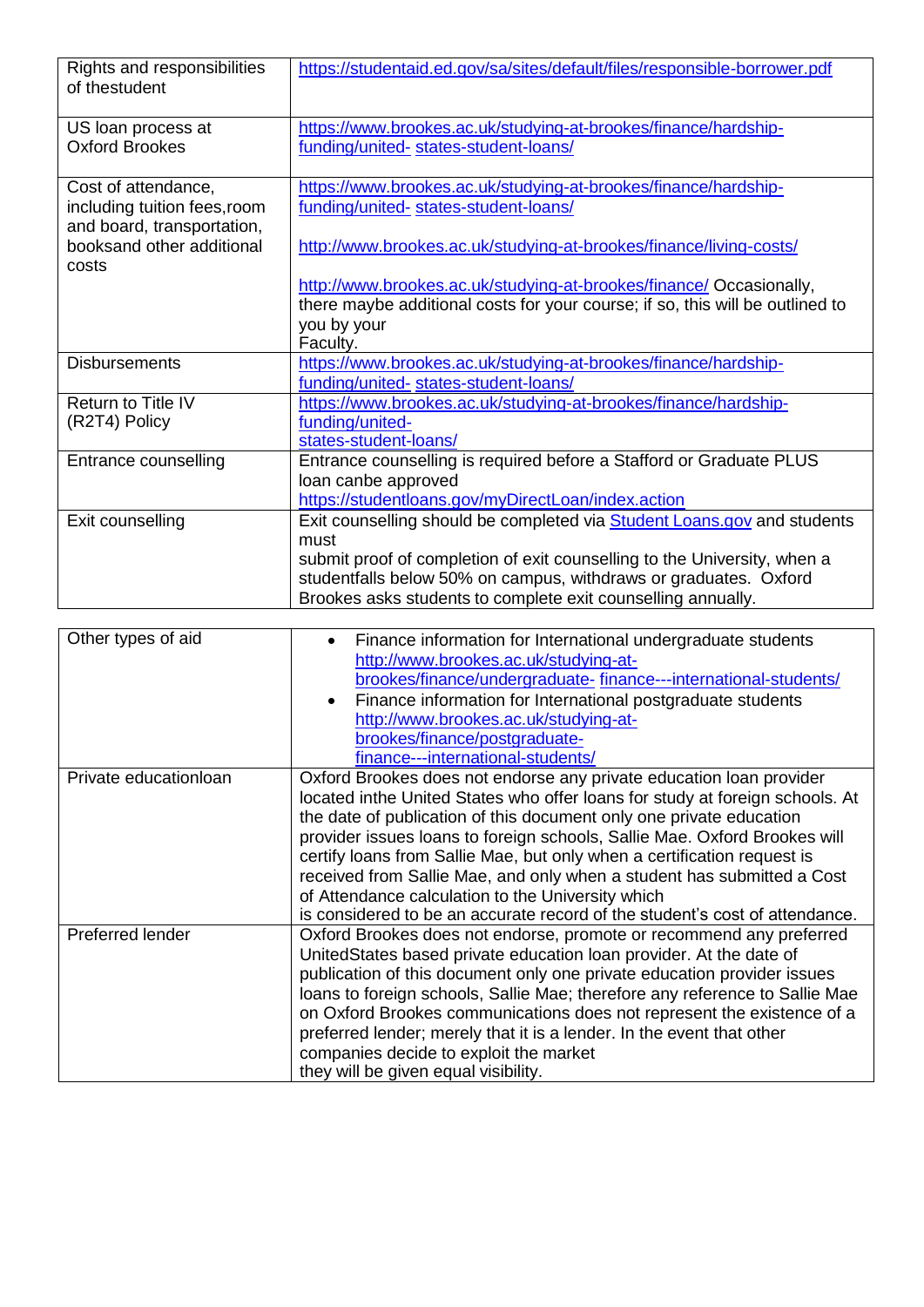| Code of conduct for<br>educational loans | All Oxford Brookes staff with a responsibility for US loans are prohibited<br>from:<br>Revenue-sharing arrangements with any lender<br>$\bullet$<br>Receiving gifts from a lender, a guarantor, or a loan services<br>Contracting arrangement providing financial benefit from any<br>lender oraffiliate of a lender<br>Directing borrowers to particular lenders, or refusing or<br>delaying loancertifications<br>Offers of funds for private loans<br>Call centre or financial aid office staffing assistance<br>Advisory board compensation<br>Oxford Brookes staff are informed annually of the code. |
|------------------------------------------|------------------------------------------------------------------------------------------------------------------------------------------------------------------------------------------------------------------------------------------------------------------------------------------------------------------------------------------------------------------------------------------------------------------------------------------------------------------------------------------------------------------------------------------------------------------------------------------------------------|
| Who to contact for                       | International Students Compliance Team, Student Central, Headington Site                                                                                                                                                                                                                                                                                                                                                                                                                                                                                                                                   |
| information regarding                    | us-federal-loan@brookes.ac.uk                                                                                                                                                                                                                                                                                                                                                                                                                                                                                                                                                                              |
| <b>Federal Aid</b>                       | Tel: +44 (0)1865 484279                                                                                                                                                                                                                                                                                                                                                                                                                                                                                                                                                                                    |
| Who to contact for                       | Student Finance Office, Headington Site                                                                                                                                                                                                                                                                                                                                                                                                                                                                                                                                                                    |
| information regarding                    | finance-fees@brookes.ac.uk                                                                                                                                                                                                                                                                                                                                                                                                                                                                                                                                                                                 |
| <b>Student Finance</b>                   | Tel: +44 (0)1865 483088                                                                                                                                                                                                                                                                                                                                                                                                                                                                                                                                                                                    |
| Complaints regarding                     | Should you have a complaint about the processing of your US Federal                                                                                                                                                                                                                                                                                                                                                                                                                                                                                                                                        |
| <b>Federal Aid</b>                       | loan, youhave the right to file a complaint with the US Department of                                                                                                                                                                                                                                                                                                                                                                                                                                                                                                                                      |
|                                          | Education.                                                                                                                                                                                                                                                                                                                                                                                                                                                                                                                                                                                                 |
|                                          | However, please do <b>contact us</b> first, so that we can attempt to resolve the<br>problem.                                                                                                                                                                                                                                                                                                                                                                                                                                                                                                              |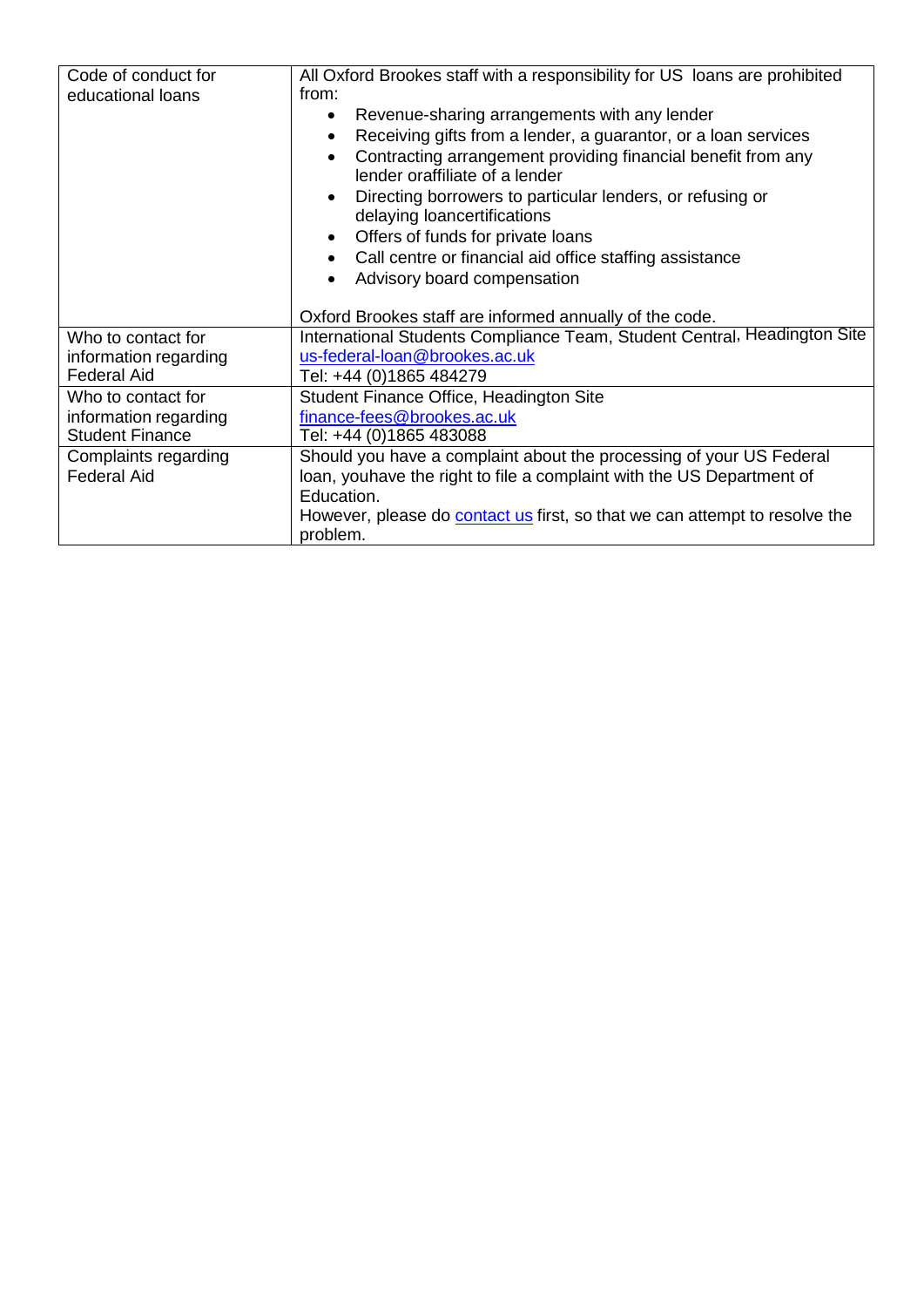| Academic, programme and general institutional information |                                                                                                                                                                                                                                                                                       |  |
|-----------------------------------------------------------|---------------------------------------------------------------------------------------------------------------------------------------------------------------------------------------------------------------------------------------------------------------------------------------|--|
| General institutional<br>information                      | http://www.brookes.ac.uk/                                                                                                                                                                                                                                                             |  |
| Accreditation,<br>approval, licensure                     | http://www.hefce.ac.uk/reg/register/search/Provider/10004930<br>http://www.legislation.gov.uk/uksi/2013/2992/made<br>https://www.brookes.ac.uk/about-brookes/structure-and-governance/                                                                                                |  |
| Academic<br>programmes                                    | For information on the current degree programmes available at Oxford Brookes<br>University, including Instructional, laboratory, and other facilities that relate to<br>the programme: http://www.brookes.ac.uk/studying-at-brookes/courses/                                          |  |
| <b>Faculties and</b><br>teaching staff                    | http://www.brookes.ac.uk/about-brookes/faculties-and-departments/                                                                                                                                                                                                                     |  |
| <b>Textbook and library</b><br>information                | http://www.brookes.ac.uk/library/                                                                                                                                                                                                                                                     |  |
| Credit transfer and<br><b>APEL</b>                        | http://www.brookes.ac.uk/studying-at-brookes/how-to-apply/credit-transfer/ and<br>http://www.brookes.ac.uk/regulations/current/specific/b3/b3-4/                                                                                                                                      |  |
| Study abroad and<br>exchanges                             | http://www.brookes.ac.uk/international/study-abroad-and-exchanges/                                                                                                                                                                                                                    |  |
| Careers and<br>employment                                 | http://www.brookes.ac.uk/students/careers/                                                                                                                                                                                                                                            |  |
| Copyright<br>infringement -policies<br>and sanctions      | https://www.brookes.ac.uk/library/library-services/copyright-guidelines-and-<br>information/                                                                                                                                                                                          |  |
| Regulation for the use<br>of IT facilities                | http://obis.brookes.ac.uk/ITRegulations.html                                                                                                                                                                                                                                          |  |
| Privacy of student<br><b>Records</b><br>$(US - FERPA)$    | <b>Student Privacy Notice:</b><br>https://www.brookes.ac.uk/about-brookes/structure-and-governance/policies-and-<br>financial-statements/privacy-policy/student-privacy-notice/                                                                                                       |  |
|                                                           | Data Protection and Privacy Policy:<br>https://www.brookes.ac.uk/it/information-security/?acc=data2#2                                                                                                                                                                                 |  |
| <b>NSLDS</b>                                              | If you take out a US federal loan, Oxford Brookes will submit the details of your<br>loan to NSLDS and this data will be accessible to those determined to be<br>authorised users of the Data System, including guaranty agencies, lenders and<br>schools.                            |  |
| University withdrawal<br>policy                           | http://www.brookes.ac.uk/regulations/current/general/                                                                                                                                                                                                                                 |  |
| University refund<br>policy                               | http://www.brookes.ac.uk/studying-at-brookes/finance/paying-your-fees/                                                                                                                                                                                                                |  |
| <b>Gainful Employment</b>                                 | Under clarification of the Gainful Employment Regulations page 34389 of 13<br>June 2011, for implementation 1 <sup>st</sup> July 2011:                                                                                                                                                |  |
|                                                           | The Program Integrity Issues final regulations (75 FR 66832)-- Clarified that only<br>certificate or credentialed non-degree programs of at least one academic year<br>that are offered by a public or non-profit institution of higher education are<br>Gainful Employment programs. |  |
|                                                           | Oxford Brookes University does not offer US Federal Aid loans for non-degree<br>Gainful Employment programmes.                                                                                                                                                                        |  |